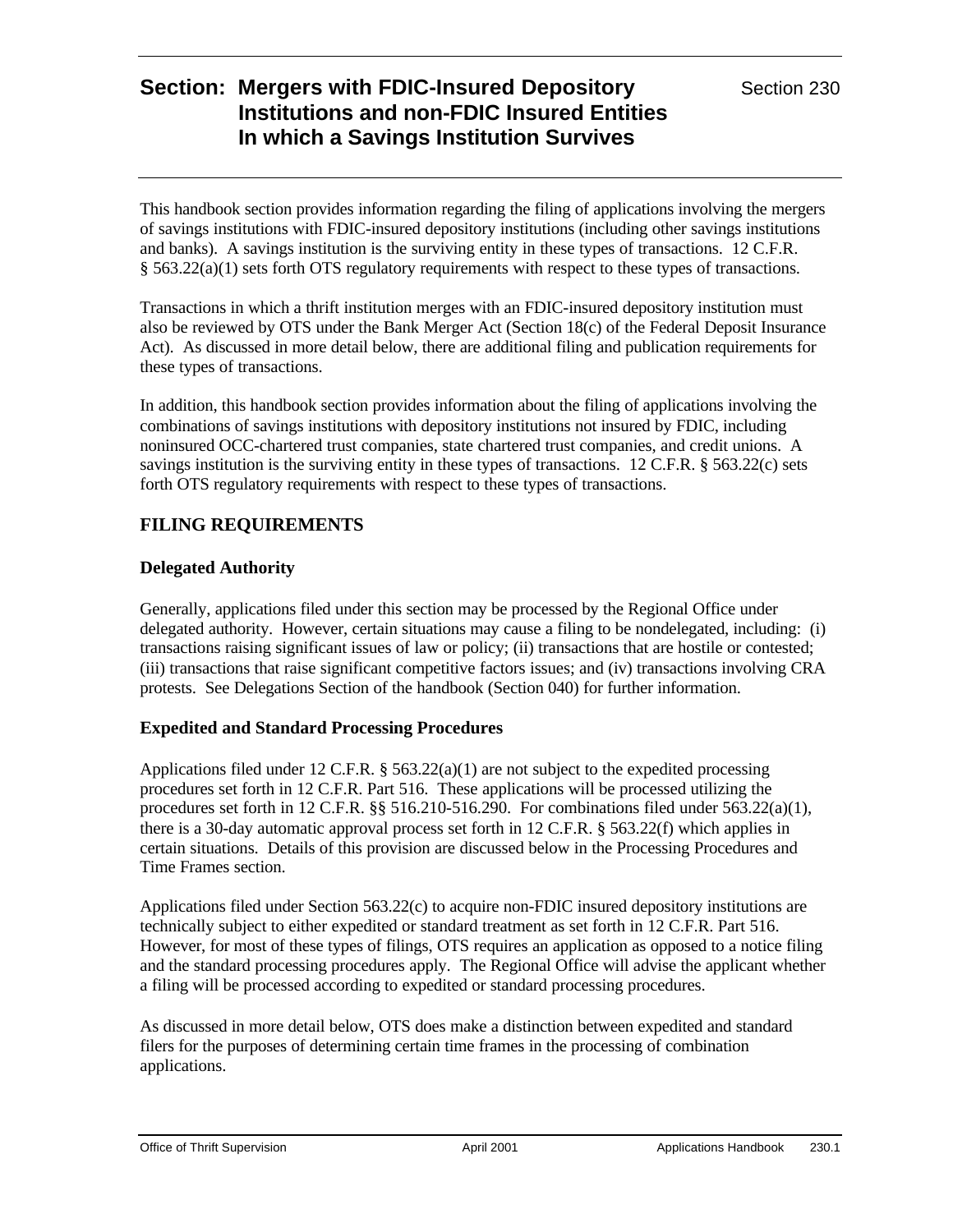An institution is deemed an expedited filer if it:

- 1. Has a composite CAMELS rating of "1" or "2;"
- 2. Has a CRA rating of "Satisfactory" or better;
- 3. Has a Compliance rating of "1" or "2;"
- 4. Meets or exceeds the minimum capital requirements set forth in 12 C.F.R. Part 567; and
- 5. Has not been notified that it is in troubled condition.

An institution is deemed a standard filer if it:

- 1. Has a composite CAMELS rating of "3," "4" or "5;"
- 2. Has a less than "Satisfactory" CRA rating;
- 3. Has a Compliance rating of "3," "4" or "5;"
- 4. Has inadequate capital or fails at least one of its capital requirements;
- 5. Has been notified that it is in troubled condition;
- 6. The applicant is not a savings institution; or
- 7. The applicant has not received a composite CAMELS rating, a CRA rating, or a compliance rating from any federal banking regulator.

### **Prefiling Meeting Requirements**

Prefiling meetings are not required for this filing. However, applicants are encouraged to contact the Regional Office, particularly in the event the transaction involves unique or novel issues, to determine if a prefiling meeting will expedite the application review process.

#### **Information and Form Requirements**

An institution planning to combine with another insured institution or a noninsured depository institution must file an application with OTS. If the transaction involves two savings institutions, both institutions must receive OTS approval; however, OTS will permit a joint filing by the two institutions.

If delegated, the application should be filed with the appropriate Regional Office in accordance with 12 C.F.R. Part 516. The applicant should file the original and two copies of the application and the application filing fee with the Regional Office. The original filing, all copies, and all exhibits and other pertinent documents must be clearly marked and captioned as to the type of filing. One copy must contain original signatures on all executed documents. For applications that are not delegated to the Regional Office, an additional three copies of the application should be filed with the Applications Filing Room in OTS-Washington.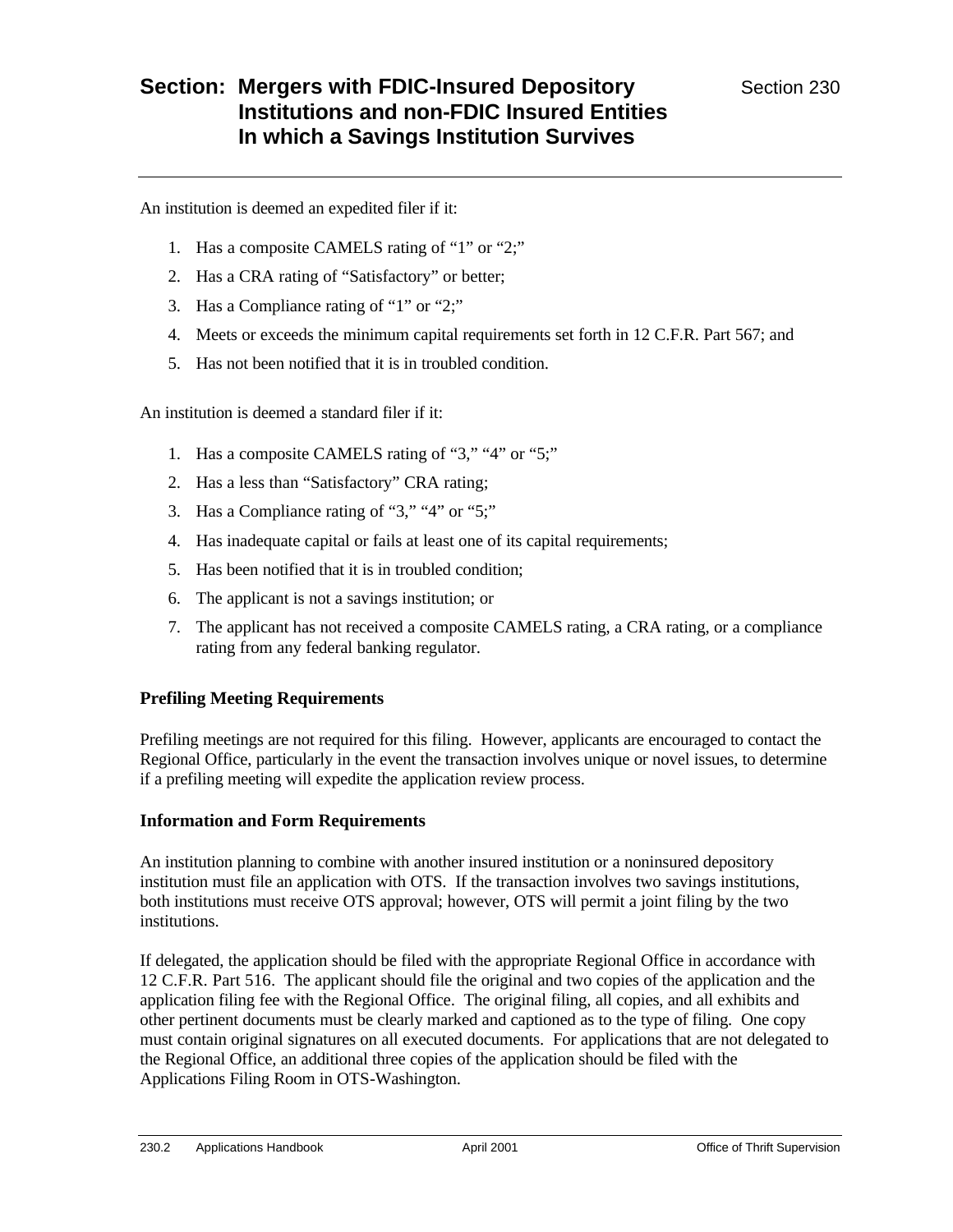Applicants subject to the Bank Merger Act (BMA) are required to file four additional copies of the application with the Regional Director. These copies should be distributed by the Regional Office to the Department of Justice, Office of the Comptroller of the Currency, Federal Reserve Board, and Federal Deposit Insurance Corporation.

If the applicant proposes to combine with an FDIC-insured institution and will be the surviving institution of the merger, the applicant should file an application on Form 1639 – Interagency Bank Merger Act Application. As indicated above, if the applicant proposes to merge with another savings institution, the other savings institution must also file with OTS. Two OTS-regulated entities may make a joint filing and submit the appropriate information for each institution.

If the applicant proposes to combine with a non-FDIC insured depository institution and will be the surviving institution of the merger, the applicant should file either an application on Form 1589 – Transfer Application or a notice on Form 1584 – Notice Filing Pursuant to 12 C.F.R. § 563.22(c). (As indicated earlier, OTS will generally require the filing of an application on Form 1589.)

The application should include the following information if it has not otherwise been provided in connection with the application form:

- Sufficient information for OTS to understand the financial condition of the applicant after the merger. If the resulting institution will undergo major changes in its operations as a result of the combination, OTS may require the submission of a complete business plan for the resulting institution. The applicant should contact the appropriate Regional Office to determine if a business plan will be required;
- Sufficient information for OTS to address the criteria set forth in 12 C.F.R. § 563.22(d)(1) and (2);
- Any employment agreements being entered into or amended in connection with the transaction;
- If the applicant is combining with a non-savings institution or a non-FDIC-insured institution, the application should:
	- ∗ Address if the target institution has assets or conducts activities that are not permissible for a federal savings institution under Section 5(c) of HOLA. If the applicant proposes to retain any nonconforming assets pursuant to Section 5(c)(5) of HOLA, a waiver should be requested in the application. The Regional Office has the ability to grant up to two years for the resulting institution to conform its assets to the requirements of HOLA; and
	- ∗ Include detailed calculations that verify that the resulting institution will continue to meet the Qualified Thrift Lender (QTL) test subsequent to the combination. If the resulting institution requests a waiver of the QTL requirements, the application becomes nondelegated.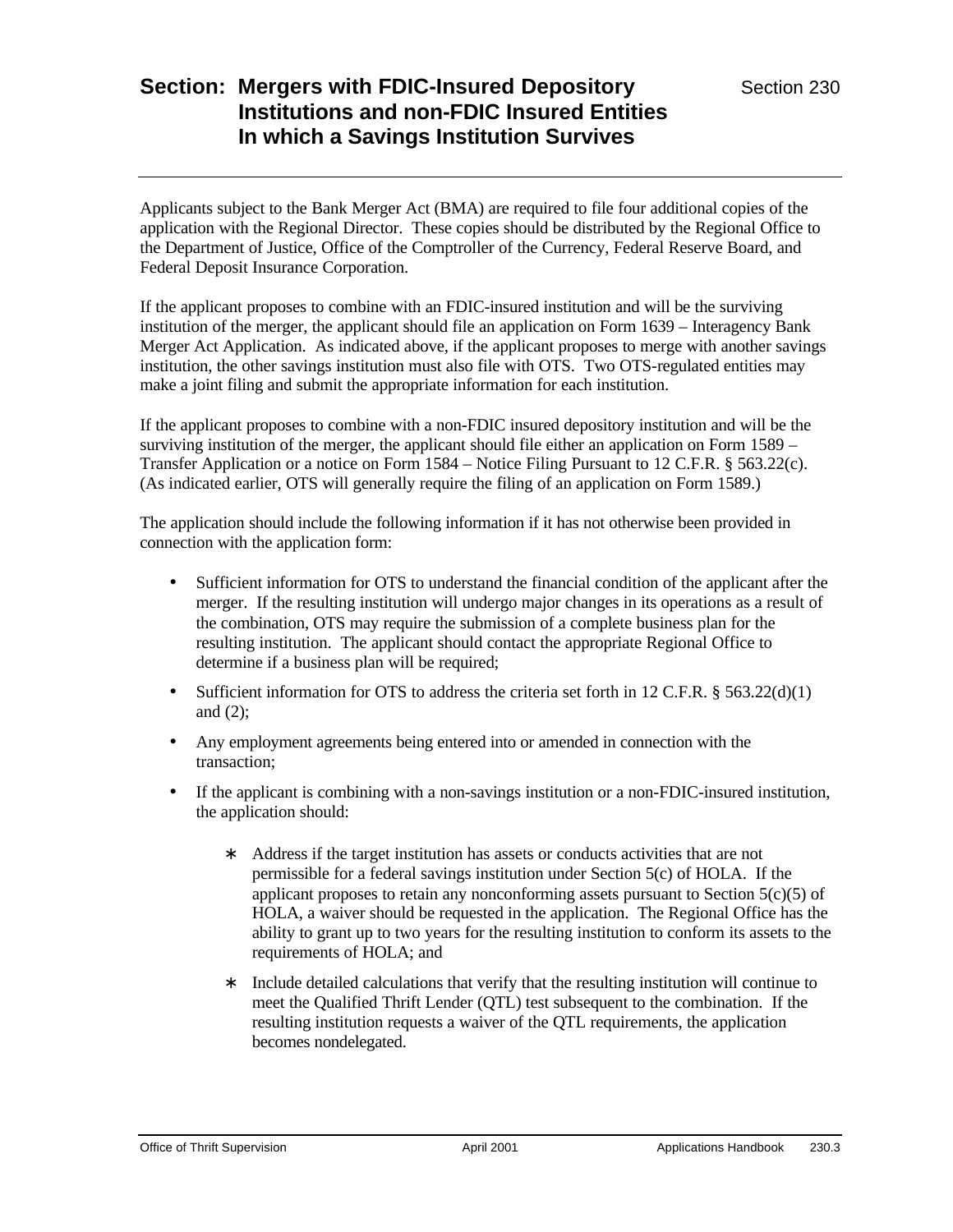- The application should indicate if actions are required by any other regulatory agencies. If so, the applicant should specify the agencies, filings, and actions; and
- If the transaction will involve the closing of one or more branch offices, the information required by OTS should be provided. (See Branch Closing section below.)

If the applicant is paying cash to shareholders of the other entity or its holding company, the payment may constitute a capital distribution under  $12 \text{ C.F.R.}$  § 563.141(c). If so, the application should state that it is also serving as the capital distribution filing.

### **Confidentiality**

The applicant must submit in writing, concurrently with the submission of the application, any requests to keep specific portions of the application confidential. In accordance with the Freedom of Information Act, the request should discuss the justification for the requested treatment and should specifically demonstrate the harm (e.g., to competitive position, invasion of privacy) that would result from the public release of information.

Information for which confidential treatment is requested should be: (i) specifically identified in the public portion of the application by reference to the confidential section; (ii) separately bound; and (iii) labeled "confidential." The applicant should follow these same procedures when filing supplemental information to the application. OTS will determine whether information designated as confidential must be made available to the public under the Freedom of Information Act. OTS will advise the applicant before it makes information designated as confidential available to the public.

### **Special Considerations**

### *Publication Requirements*

Unless OTS finds that it must act immediately to prevent the default of one of the insured depository institutions involved, the applicant must publish notice of its intent to combine with an FDIC-insured institution no earlier than seven days before and no later than the date of filing of the application, in accordance with the requirements of 12 C.F.R. Part 516 Subpart A. In addition to the initial publication, the applicant must publish on a weekly basis for a 30-day period. Notice must be published in a newspaper printed in the English language and having a general circulation in the community in which the home office of the resulting savings institution is to be located. If the Regional Office determines that the primary language of a significant number of adult residents of the community is a language other than English, the applicant may also be required to publish notice simultaneously in the appropriate language(s). A sample publication notice may be found in the Publication Forms section of the handbook (Section 020).

### *Comment Procedures*

Any person may submit a written comment to the Regional Office supporting or opposing a combination within the publication period. OTS will not consider any late filed comments unless the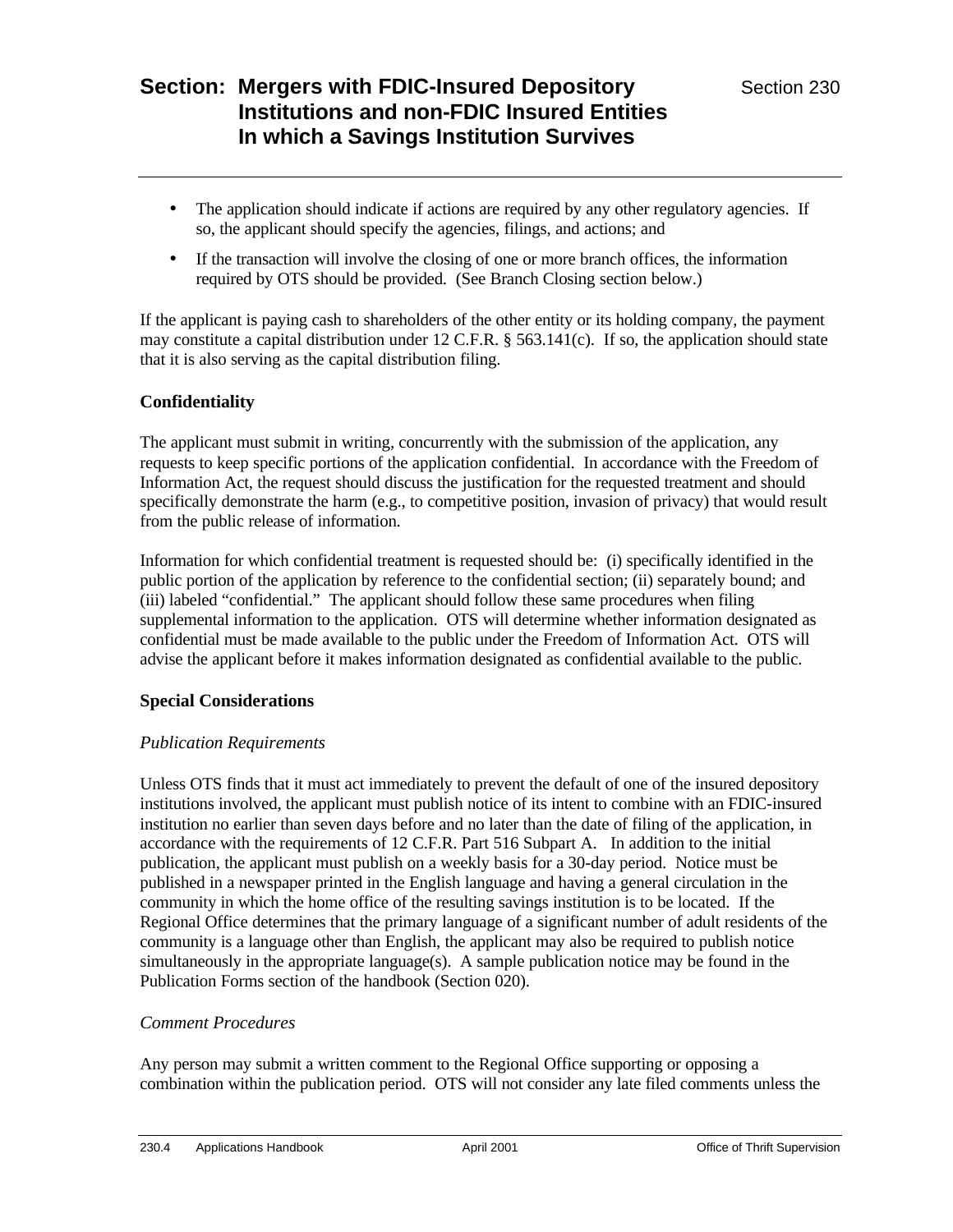commenter demonstrates good cause for why he/she could not submit a timely comment, or OTS concludes that the comment addresses a significant regulatory concern and will assist in the disposition of the combination application. OTS can extend the comment period with demonstrated good cause for why a commenter was unable to submit a timely comment. The duration of an extension request is subject to the discretion of OTS on a case-by-case basis, after consideration of the unique circumstances of each extension request.

The comment should recite relevant facts, including any demographic, economic or financial data supporting the commenter's position. If the commenter opposes the application, the comment should also: 1) address at least one reason for denial based upon regulatory criteria for denial; 2) support the reason for denial with relevant facts and supporting data; and 3) address how the approval of the application is harmful to the community or the commenter. While OTS will accept and consider all comments, including those that do not meet all of the content criteria, commenters are encouraged to include all relevant information and arguments. The commenter may also request an informal meeting pursuant to 12 C.F.R. §§ 516.120 and 516.170 with his/her comment, along with a description of the issues and facts to be discussed and justification for why written submissions are insufficient to adequately address those facts or issues.

If the commenter has filed a written request for a meeting and the request contains the required information set forth in 12 C.F.R. § 516.120(b), OTS will arrange a meeting. If an informal meeting is requested, the commenter must simultaneously send a copy of the written request to the applicant. OTS will generally provide an applicant an appropriate opportunity and period of time to respond to submitted comments.

OTS will facilitate the informal meeting between the applicant, the commenter(s) and any other interested person(s). OTS has discretion to determine the format of the meeting, including telephone conferences or face-to-face meetings. OTS will inform the applicant and commenters requesting an informal meeting of its decision on a request for a meeting, or of its decision to hold an informal meeting on its own initiative. OTS may also invite any other interested persons to attend. OTS will inform the participants of the date, time, location and format for the meeting in reasonable time in advance. OTS anticipates that informal meetings will be sufficient to facilitate the resolution of issues in most cases.

If an informal meeting fails to facilitate the resolution of issues to the satisfaction of any participant in an informal meeting, OTS may proceed to conduct a formal meeting before a presiding officer upon the filing of a request. Any participant requesting a formal meeting pursuant to 12 C.F.R. §§ 516.170 and 516.180, should submit a request to OTS within three days after the informal meeting, and provide copies of its request to the other participants of the informal meeting. The request must describe the nature of the issues or facts to be presented and must demonstrate that material issues or facts have not been adequately addressed by the informal meeting, and that a formal meeting is necessary to develop a record sufficient to support a determination on those facts or issues. OTS will not arrange an informal meeting where a request is clearly frivolous or clearly lacking a factual basis. OTS may elect to hold a formal meeting on its own initiative if deemed necessary to assist in the disposition of the application or issues raised by the application.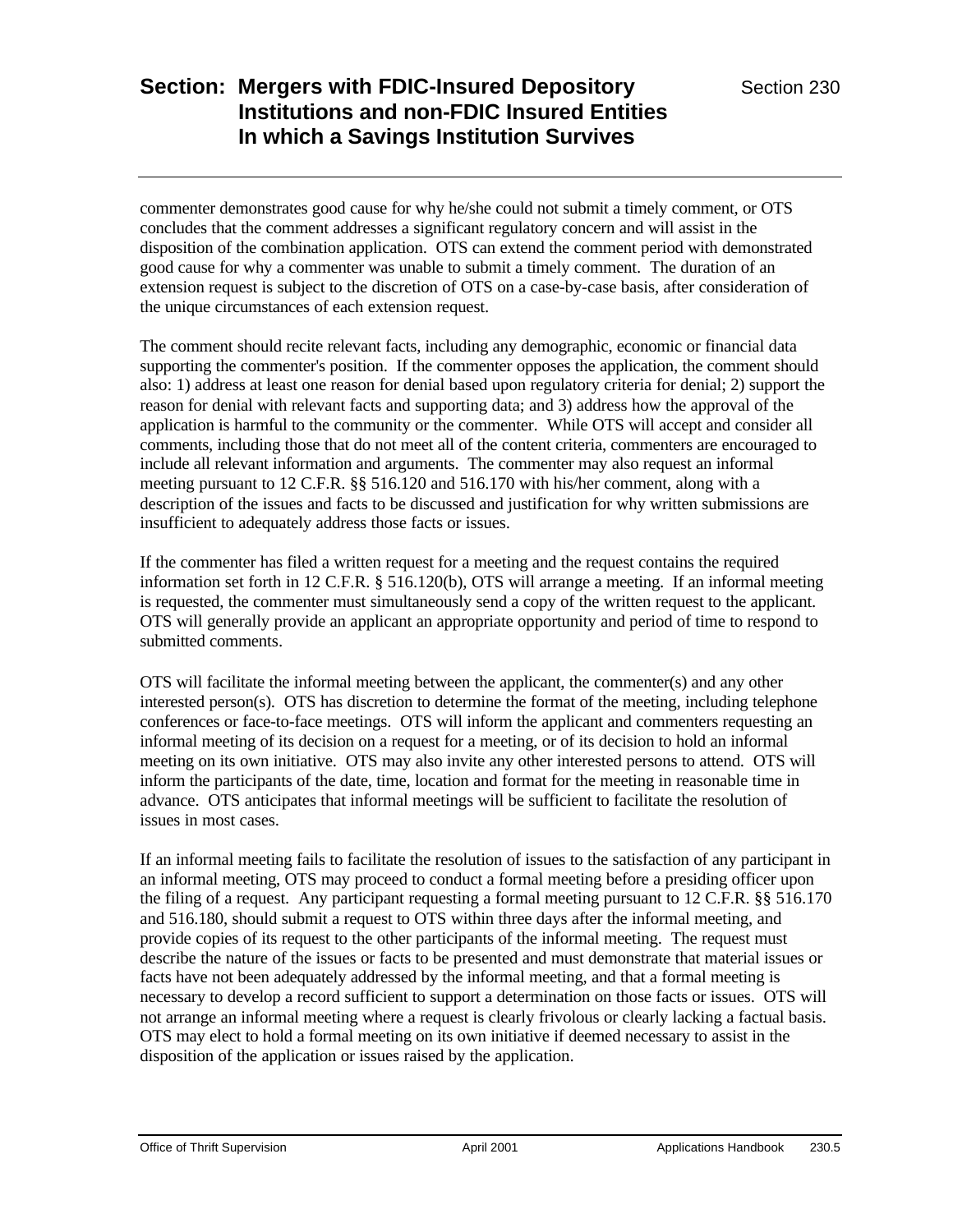OTS will issue a Notice of Formal Meeting if it decides to hold a formal meeting, and send the notice to the applicant, to any person requesting a formal meeting, and to any interested person, in its discretion, it desires to invite. Any person receiving the Notice of Formal Meeting must notify OTS within ten days of receipt of the notice of their intent to participate in the meeting. All participants in the formal meeting must provide the names of their presenters and copies of proposed exhibits to OTS, to the applicant, and to any other person designated by OTS, no later than five days before the date of the formal meeting. All presenters of documentary material must furnish copies of the material to OTS and to each other participant. OTS will arrange for a transcript of the meeting, with each participant bearing the cost of any copies of the transcript it requests for its use.

OTS anticipates that most formal meetings will follow an informal meeting. Accordingly, OTS will not grant a request for a formal meeting unless an informal meeting has occurred. However, OTS has the authority to conduct a formal meeting without holding an informal meeting if the meeting is beneficial to the review process and will facilitate a resolution of the issues raised by application.

If OTS has arranged an informal or formal meeting, the processing time frames for the application are suspended until OTS determines that a sufficient record has been developed to address the issues raised in the comments.

### *Eligibility Examinations*

OTS may conduct an eligibility examination of non-OTS-regulated depository institutions proposing to merge with OTS-regulated institutions. For depository institutions that have recently been examined by a federal or state banking or trust regulator and received satisfactory ratings (CAMELS 1 or 2, Compliance 1 or 2, CRA Outstanding or Satisfactory, Trust 1 or 2), OTS may not require an eligibility examination, unless the application raises a material issue not addressed by the report of examination. Also, when the most recent safety and soundness examination is older than six months, OTS will consider the need for an eligibility examination due to the age of the existing examination report. Absent these concerns, OTS will generally rely on the most recent report of examination as part of its review of the application.

The Regional Office should determine the need for an eligibility examination as early in the application process as possible. The eligibility examination may include on- or off-site activities. Prior to commencing the on-site work, OTS will forward a Preliminary Examination Response Kit (PERK) requesting more detailed information that should be made available to the examiners upon their arrival. OTS does not normally charge a fee for an eligibility examination. However, OTS may impose an hourly fee if the examiners encounter significant problems that require additional review beyond the scope of a standard eligibility examination.

### *Branch Closings*

The closing of one or more branch offices may be involved in connection with a combination transaction. Section 42 of the Federal Deposit Insurance Act and OTS Transmittal 220, dated June 30, 1999, provide information on branch closing notices and procedures.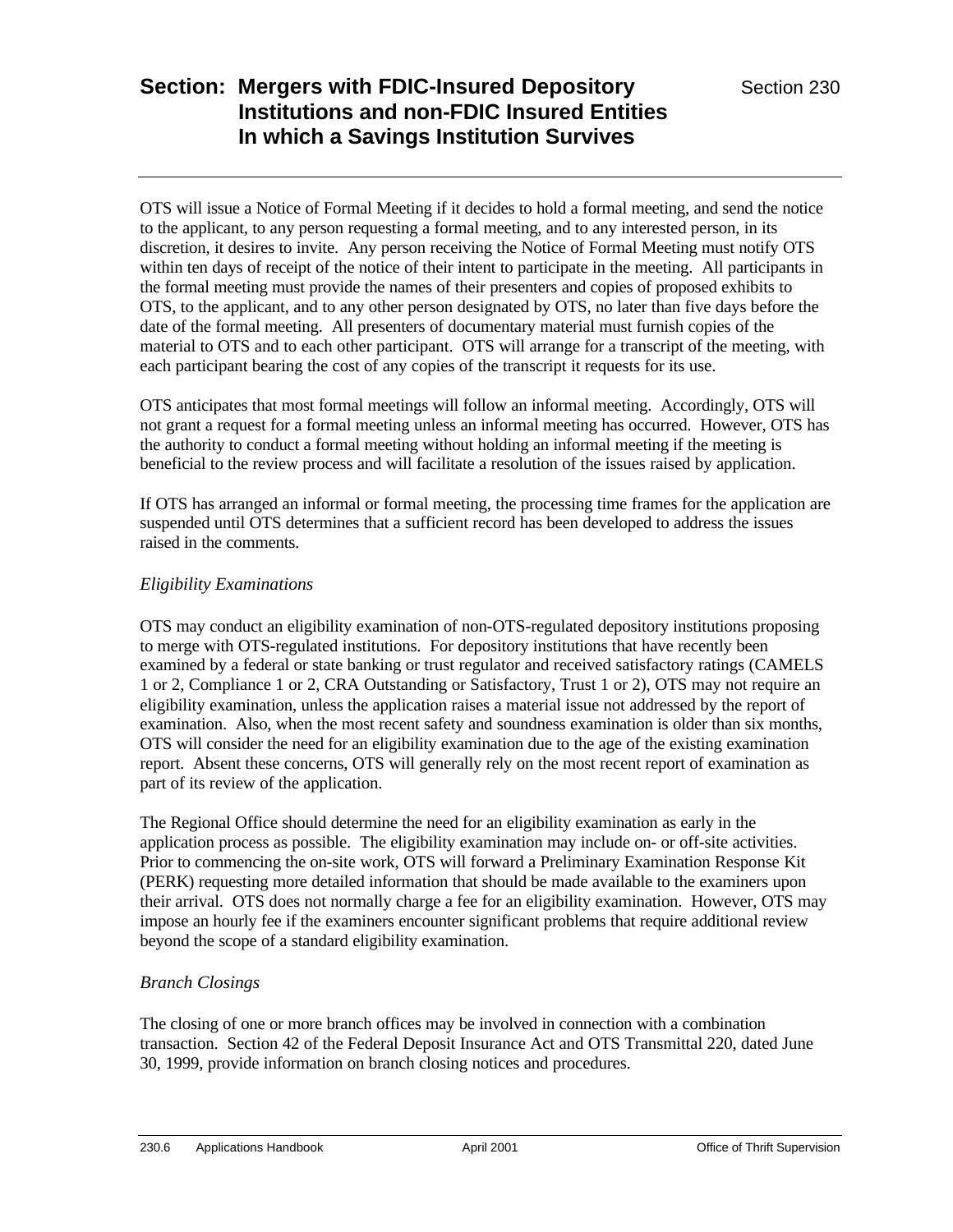The institution that is closing a branch must:

- A. No later than 90 days prior to closing:
	- Provide a notice to OTS describing the reasons for the closing and providing statistical or other information supporting the reasons. The notice should also include copies of the institution's branch closing policy statement.
	- Provide a notice of the branch closing to the branch's customers either in a regular account statement or in a separate mailing.
- B. No later than 30 days prior to closing:
	- Post a notice in a conspicuous manner on the premises of the branch proposed to be closed.

#### *Trust Operations*

If the target institution is a federal institution that has been approved to exercise trust powers, the acquiror may continue to exercise trust powers. Also, if the acquiror is a state chartered savings institution, it does not need to file a trust application. However, if the applicant is merging with or acquiring a trust operation and has not previously been approved to exercise the appropriate type of trust powers or has not been approved to exercise trust powers in the state in which they will now be exercised, a trust powers application must be filed. See Section 620 of the handbook for guidance on the processing of trust powers applications.

### **REVIEW GUIDELINES**

#### **Processing Procedures and Time Frames**

As noted in the Delegated Authority section, certain applications are not subject to delegated authority and are processed concurrently with OTS-Washington staff. As a general matter, correspondence from OTS regarding applications that are nondelegated will be transmitted from OTS-Washington. Correspondence on delegated applications will generally come from the Regional Office.

Within five business days of receipt of the application and the application fee, the Regional Office must notify the applicant of the application's receipt. The appropriate application fee must accompany each application in order for it to be considered filed. For nondelegated applications, the application will not be considered filed until received by both OTS-Washington and the Regional Office.

For nondelegated applications that involve specialty areas, such as CRA, trust, or insurance issues, a copy of the application must be provided to the corresponding OTS-Washington specialist.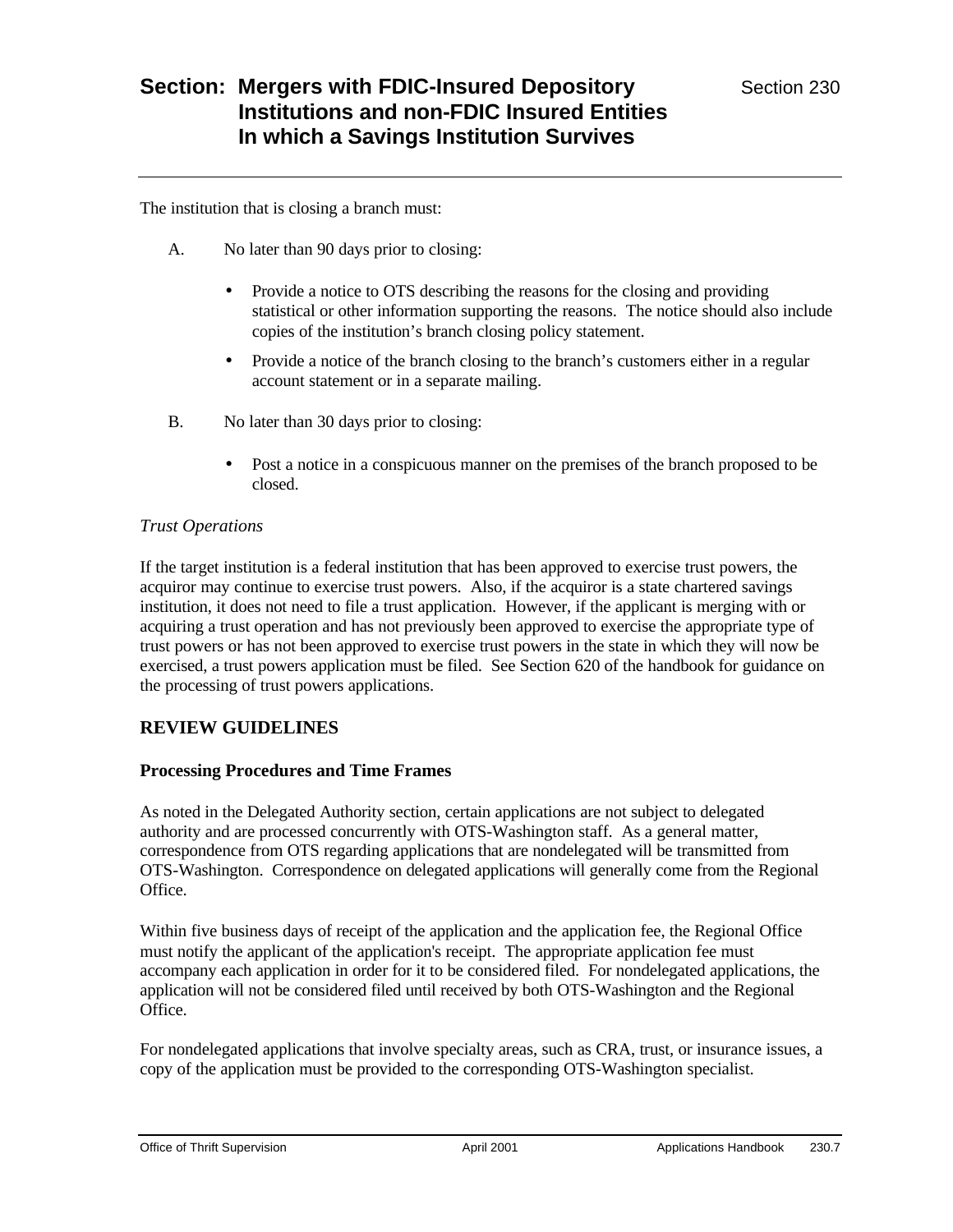Within 30 calendar days of receipt of a properly submitted application, OTS shall take the following actions.

- Deem the application complete;
- Request, in writing, any additional information necessary to deem the application complete: or
- Decline to further process the application if it is deemed by OTS to be materially deficient and/or substantially incomplete.

Failure by OTS to act within 30 calendar days of receipt of the application for processing shall result in the filed application being deemed complete, commencing the period for review.

OTS must review requests for a waiver of an application requirement that certain information be supplied, in a timely manner. Unless OTS requests, in writing, additional information about the waiver request, or denies the waiver request, the waiver request shall be deemed granted.

If additional information is requested, a response must be submitted within 30 calendar days of the letter requesting such information. The applicant may, in writing, request a brief extension of the 30-calendar day period for responding to a request for additional information, prior to the expiration of the 30-calendar day time period. OTS, at its option, may grant the applicant a limited extension of time in writing. Failure to respond to a written request for additional information within 30 calendar days of such request may be deemed to constitute withdrawal of the application or may be treated as grounds for denial or disapproval of the application.

After the timely filing of additional information in response to an initial or subsequent request by OTS for additional information, OTS has 15 calendar days to review the additional information for completeness or appropriateness and take the one of the following actions.

- Request, in writing, any additional information necessary to deem the application complete;
- Deem the application complete; or
- Decline to further process the application if it is deemed by OTS to be materially deficient and/or substantially incomplete.

The 15-day review period commences when OTS receives a response that purports to respond to all questions in the information request. OTS may extend the 15-day review period for an additional 15 calendar days, if OTS requires the additional time to review the response. OTS will notify the applicant that it has extended the period before the end of the initial 15-day period.

Failure by OTS to act within 15 calendar days of receipt of the additional information shall result in the application being deemed complete, commencing the period for review.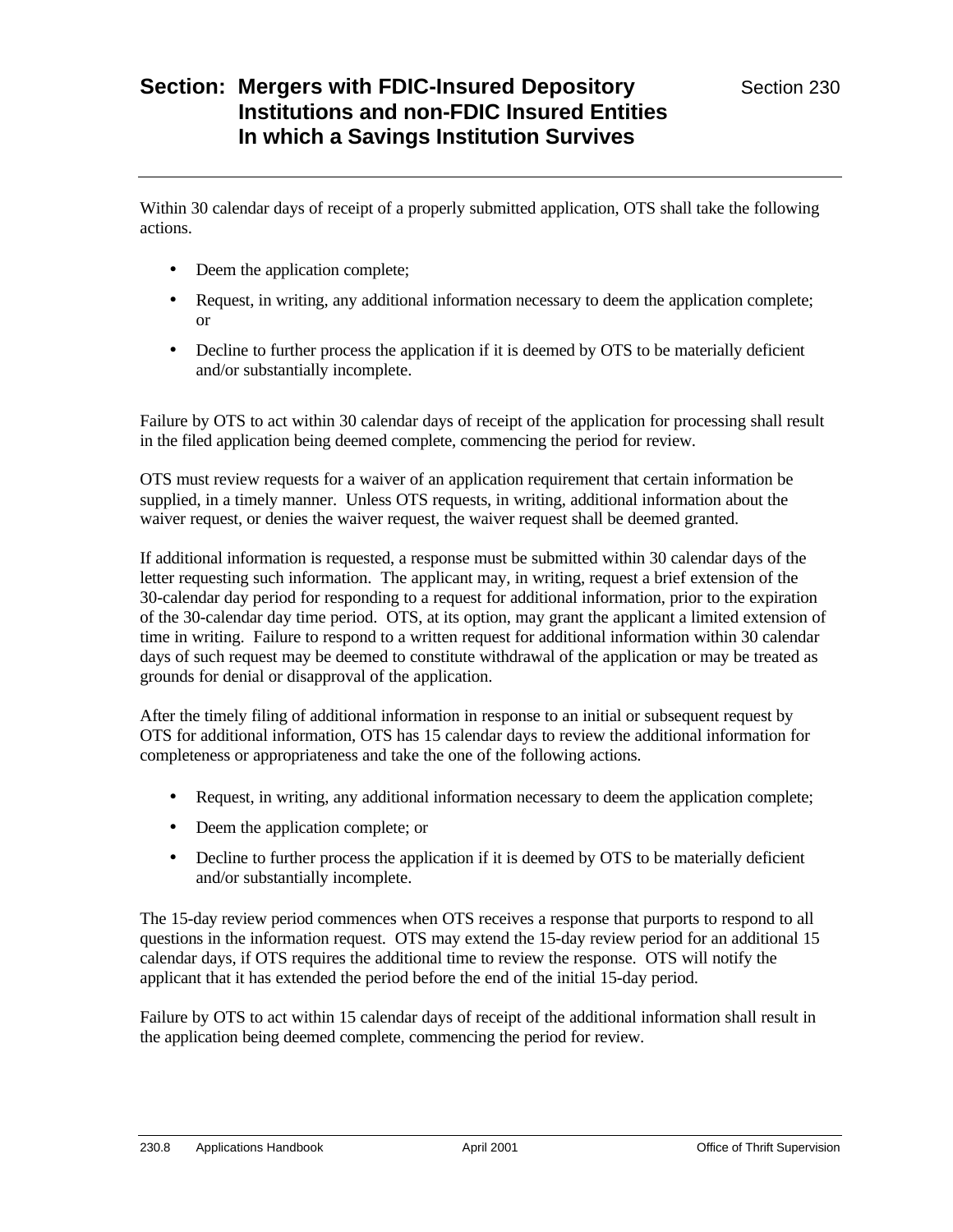Applications filed to combine with an FDIC-insured institution under  $563.22(a)(1)$  are deemed to be automatically approved 30 calendar days after OTS sends written notice that the application is complete, unless:

- The acquiring institution does not meet the criteria for expedited treatment under § 516.5;
- The Regional Office recommends to OTS-Washington the imposition of nonstandard conditions prior to approving the application;
- OTS suspends the applicable time frames under § 516.190;
- OTS raises objections to the transaction;
- The resulting savings institution would be one of the largest depository institutions competing in the relevant geographic market (see 12 C.F.R. §§ 563.22(f)(5)-(f)(7) for further details);
- The Herfindahl-Hirschman Index (HHI) in the relevant geographic area was more than 1800 before the transaction and the increase in the HHI used by the transaction would be 50 or more;
- In a transaction involving potential competition, OTS determines that the acquiring institution is one of three or fewer potential entrants into the relevant geographic area;
- The acquiring institution has assets of \$1 billion or more and proposes to acquire assets of \$1 billion or more;
- The resulting institution has a composite CRA rating of less than satisfactory, or is otherwise seriously deficient with respect to OTS nondiscrimination regulations and the deficiencies have not been resolved to the satisfaction of OTS;
- The transaction involves any supervisory or assistance agreement with OTS or FDIC;
- The transaction is part of a conversion under 12 C.F.R. Part 563b;
- The transaction raises a significant issue of law or policy; OR
- The transaction is opposed by any constituent institution or contested by a competing acquiror.

Applications that do not qualify for the 30-day automatic approval are subject to the 60-calendar day review period during which time OTS will take into consideration all factors present in the application and render a decision thereon. If, upon expiration of the 60-day review period (assuming no extension has been granted) OTS has failed to act, the application is deemed approved automatically, and the applicant may thereafter consummate the transaction.

During the review period, OTS may request additional information if the information is necessary to resolve or clarify the issues presented in the application. OTS may also notify the applicant that the application is incomplete and require that the applicant submit additional information to complete the application. The review period can be extended an additional 30 calendar days if OTS determines that additional time will be required to analyze the proposed transaction. In such cases, OTS must notify an applicant prior to the expiration of the period for review. In situations in which an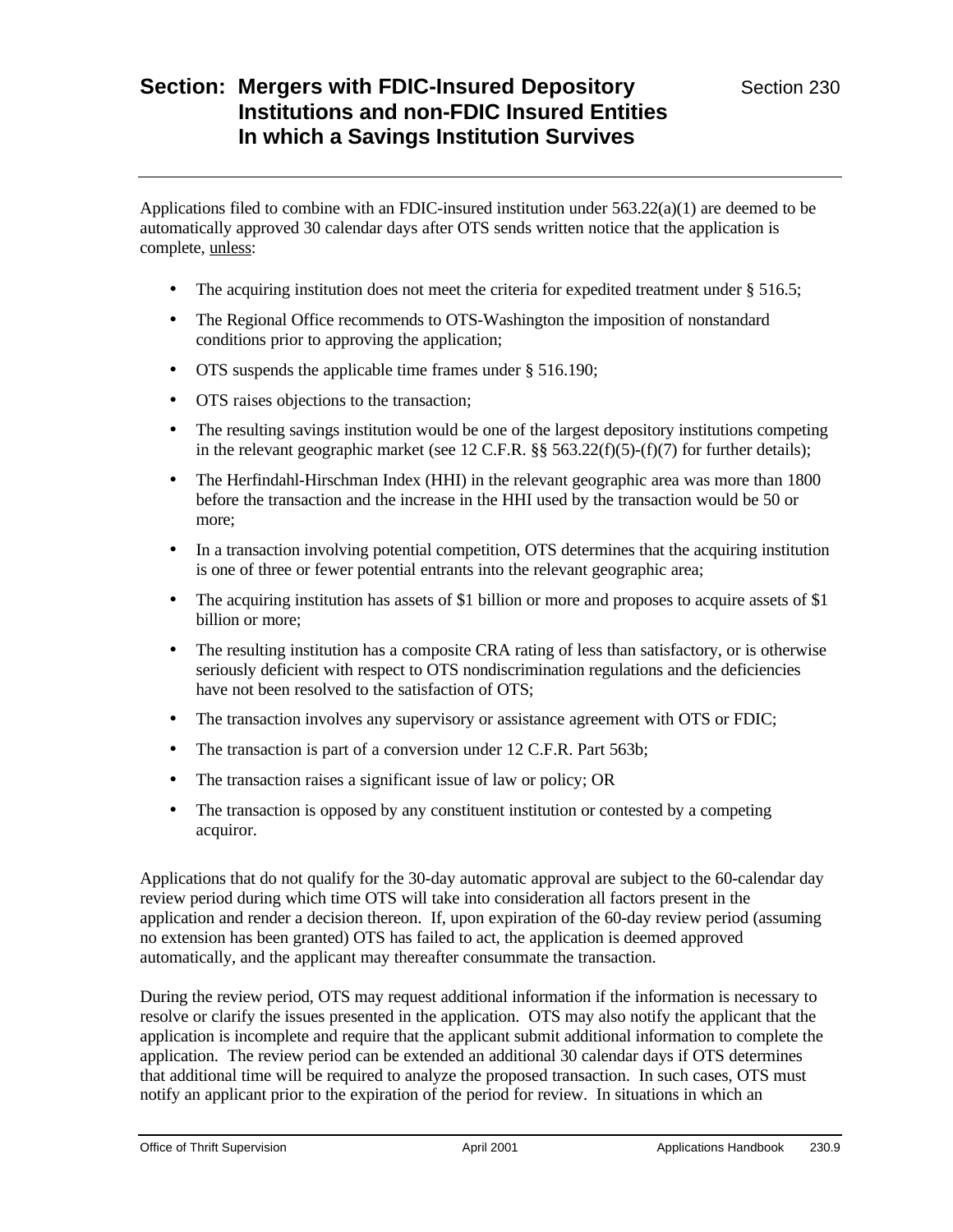application presents a significant issue of law or policy, OTS may extend the applicable period for review of such application beyond the time period for review. In these cases, written notice must be provided to an applicant no later than the expiration of the time period.

Under 12 C.F.R. § 516.290, if OTS has not acted on a pending application within two calendar years after the filing date, OTS may deem the application withdrawn unless OTS determines that the applicant is actively pursuing a final determination on the application. Applications that are subject to this withdrawal provision are those that have failed to timely take action such as filing required additional information, or OTS has suspended processing of an application based on circumstances that are, in whole or in part, within the applicant's control and have failed to take reasonable steps to resolve these circumstances.

#### *Notices under Expedited Treatment*

If OTS determines that a combination filing under  $563.22(c)$  may be processed under expedited treatment, OTS must be notified of the transaction at least 30 days prior to the effective date.

Within five business days of receipt of the notice and fee, OTS must notify the applicant of the notice's receipt. The appropriate fee must accompany each notice in order for the filing to be considered filed.

The applicant may engage in the proposed activities upon the expiration of 30 calendar days after the filing date of its notice, unless OTS takes one of the following actions before expiration of that time period:

- Requests, in writing, any additional information necessary to supplement the notification;
- Notifies the applicant that the notice is subject to standard treatment as it raises a supervisory concern, raises a significant issue of law or policy, or requires significant additional information;
- Suspends the time frames pursuant to 12 C.F.R. § 516.190; or
- Disapproves of the notice.

Failure by OTS to act within 30 calendar days of receipt of the notice for processing shall result in the filed notice being accepted. If supplemental information is requested, the applicant will have 30 days to provide such information. The 30-day time frame will begin anew upon receipt of such information.

For purposes of calculating processing time frames, OTS does not include the day of the act or event, in determining the date the time period commences. In determining the conclusion of a time period, when the last day of the time period is a Saturday, Sunday, or a Federal holiday, the last day will become the next day that is not a Saturday, Sunday, or Federal holiday.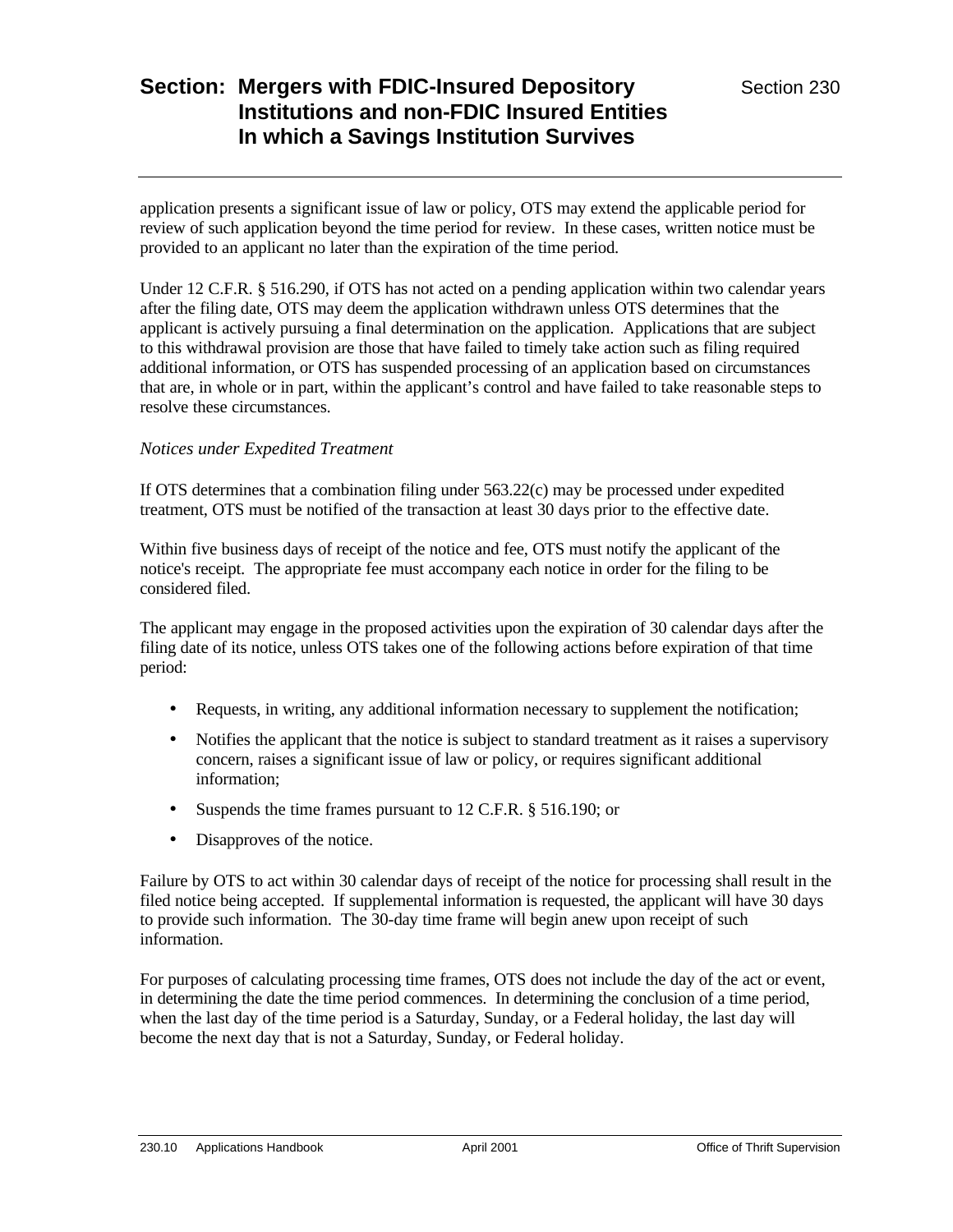#### **Bank Merger Act**

The Bank Merger Act (BMA) states that OTS may not approve: (i) any proposed merger transaction that would be in furtherance of any combination or conspiracy to monopolize or to attempt to monopolize the business of banking in any part of the United States; or (ii) any merger transaction the effect of which, in any section of the country, may be to substantially lessen competition, tend to create a monopoly or, in any other manner, restrain trade, unless OTS finds that the anticompetitive effects of the proposed transaction are clearly outweighed in the public interest by the probable effect of the transaction in meeting the convenience and needs of the community to be served. Additionally, the BMA requires that OTS take into consideration the financial and managerial resources, future prospects of the existing and proposed institutions, and the convenience and needs of the community to be served.

Unless it has been determined that immediate action is necessary and competitive factors reports have therefore been dispensed with, the reviewer must send a copy of the application (provided by the applicant as detailed above) to and request reports on the competitive factors involved from the Attorney General (Department of Justice); the Comptroller of the Currency; the appropriate Federal Reserve Bank; and the Federal Deposit Insurance Corporation. Generally, the reports should be furnished by the agencies within 30 calendar days of request. However, in certain emergency situations this time frame may be lessened to ten days (see  $\S 563.22(e)(2)$ ).

For certain transactions that are inherently competitively neutral, the Department of Justice has agreed to allow OTS to use a streamlined processing procedure. Such transactions include: (i) mergers between savings associations if at least 50 percent of the voting stock of the involved institutions is owned by the same company, person, or group of persons and/or companies acting in concert, or if one of the savings associations controls the other; (ii) the purchase of assets and assumption of liabilities of branch offices, if a single savings and loan holding company owns more than 50 percent of the outstanding voting stock of each of the savings associations involved in the transaction; and (iii) mergers between an interim savings association and an existing savings association to facilitate the formation of a unitary savings and loan holding company.

For competitively neutral transactions the initial letter sent with the application copy to the Department of Justice will indicate that the transaction is deemed to have received "interim approval" and request confirmation that the application is subject to the special processing procedure. Provided OTS's final approval of the application is granted after passage of 30 days from the filing date, the transaction may be consummated immediately upon approval as opposed to waiting 15 days after approval as required under ordinary BMA transactions.

Immediately upon approval of an application, OTS must provide a letter to the Attorney General/DOJ informing it of the approval and including a copy of the approval letter/order.

Sample BMA letters for each of the above scenarios are included in the Bank Merger Act Transmittal Forms Section of the handbook (Section 030).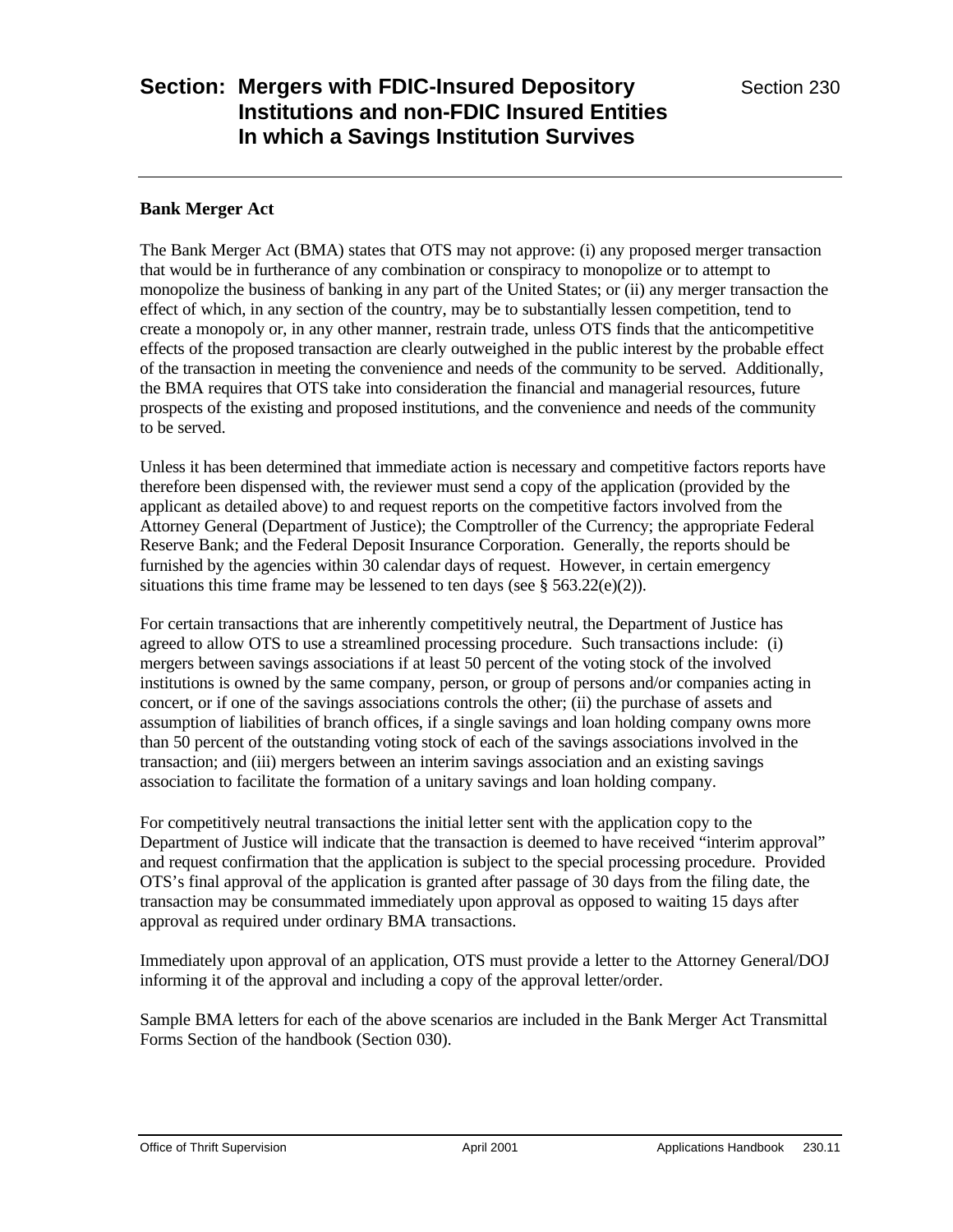#### **Regulatory Criteria**

The authority of OTS to act on a combination application involving an FDIC-insured institution is set forth in 12 USC  $\S$  1828(c)(2) and 12 C.F.R.  $\S$  563.22. Additionally, OTS must consider combination applications under the Community Reinvestment Act of 1977, 12 USC §§ 2901-2905, as set forth in 12 C.F.R. Part 563e.

For all applications filed under 12 C.F.R. Section 563.22(a) and (c), OTS will consider the following criteria.

- The capital level of the resulting savings institution;
- Managerial resources of the constituent institutions;
- The financial resources and future prospects of the constituent institutions;
- The convenience and needs of the communities to be served;
- The conformity of the transaction to applicable law, regulation, and supervisory policies; and
- Factors relating to the fairness of and disclosure concerning the transaction.

With regard to the effect of the CRA on combination applications, the resulting institution's record in meeting the credit needs of its community, consistent with safe and sound operations, is a consideration in approval of the application.

### **Decision Guidelines**

The statutory and regulatory requirements for determining whether OTS should approve a merger application are designed to ensure the viability and safe and sound operation of the resulting savings institution. In general, the analysis should conclude that capital of the resulting institution is sufficient to support the operations of the merged entity and that management has the necessary expertise and controls to implement the business plan of the resulting institution. OTS should conclude that the community will be served and that the transaction will comply with applicable rules and regulations. In addition, the transaction should be fair to all parties concerned (savings account holders, borrowers, creditors, and stockholders of each savings association). OTS should consider the following factors in analyzing the application to determine if the transaction satisfies the applicable statutory and regulatory criteria for approval:

- Did the applicant submit the following forms and information?
	- ∗ OTS Form 1639, OTS Form 1584, or OTS Form 1589;
	- ∗ Copies of proposed employment contracts and evidence of regulatory compliance;
	- ∗ Pro forma financial information, including capital calculations, showing the impact of the combination on the resulting institution and for the first year following the combination;
	- ∗ If required by OTS, a three-year business plan for the resulting institution;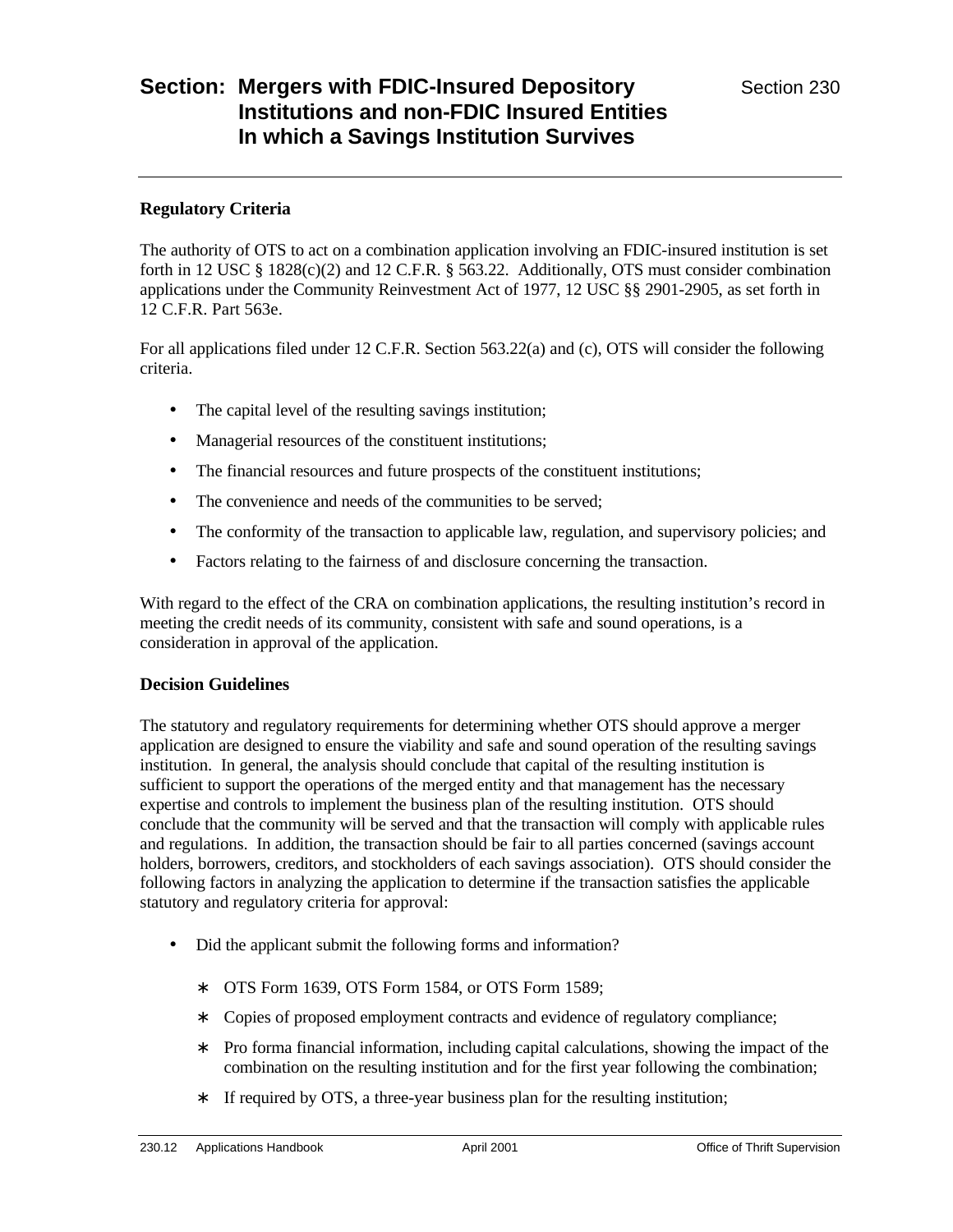- ∗ Additional copies of the application to be forwarded to the Department of Justice and other banking regulators for review under the Bank Merger Act;
- ∗ If there will be any changes in market area to be served, an amended CRA plan for the resulting institution;
- ∗ If applicable, a branch closing notice; and
- ∗ Information to demonstrate that the application meets relevant approval standards.
- If the merging institution is not an OTS-regulated entity, has the Regional Office contacted the appropriate regulator to discuss the supervisory and examination background of the institution? Has the Regional Office obtained and reviewed examination reports from the primary federal or state regulator?
- If there is not a recent examination of the institution to be acquired and merged or if there are significant risks to be acquired or unresolved regulatory concerns, has the Regional Office conducted an eligibility examination of the institution?
- Has the applicant made the appropriate branch closing notification to customers, if applicable?
- Has the applicant complied with the HOLA, and all other laws, rules, and regulations and policies of the OTS concerning combinations?
- Does the application include a narrative summary of the plan or merger, including a full description of the basic terms and conditions of the plan?
- Does the transaction appear to be the result of arms' length bargaining?
- Does the application include evidence of approval of members or stockholders, as applicable?
- Do the resulting board of directors and senior management have the qualifications and experience necessary to operate the institution in a safe and sound manner?
- Is compensation, including deferred compensation, to be paid to officers, directors, and controlling persons of the disappearing institution by the resulting institution reasonable?
- Are any proposed increases in compensation to officers and directors of the disappearing institution reasonable? Note that an increase in excess of the greater of 15 percent or \$10,000 gives rise to a presumption of unreasonableness and sale of control. Sufficient information should be submitted to rebut this presumption (for example, increased responsibilities and duties of management).
- Will an advisory board be elected? If so, members should not be elected for a term greater than 1 year.
- Does the application describe and justify the duties and responsibilities and any compensation to be paid to the advisory board?
- Are advisory board fees reasonable? Note that advisory board fees in excess of 115 percent of directors' fees paid by the disappearing savings institution prior to the transaction will give rise to a presumption of unreasonableness and sale of control. Sufficient information should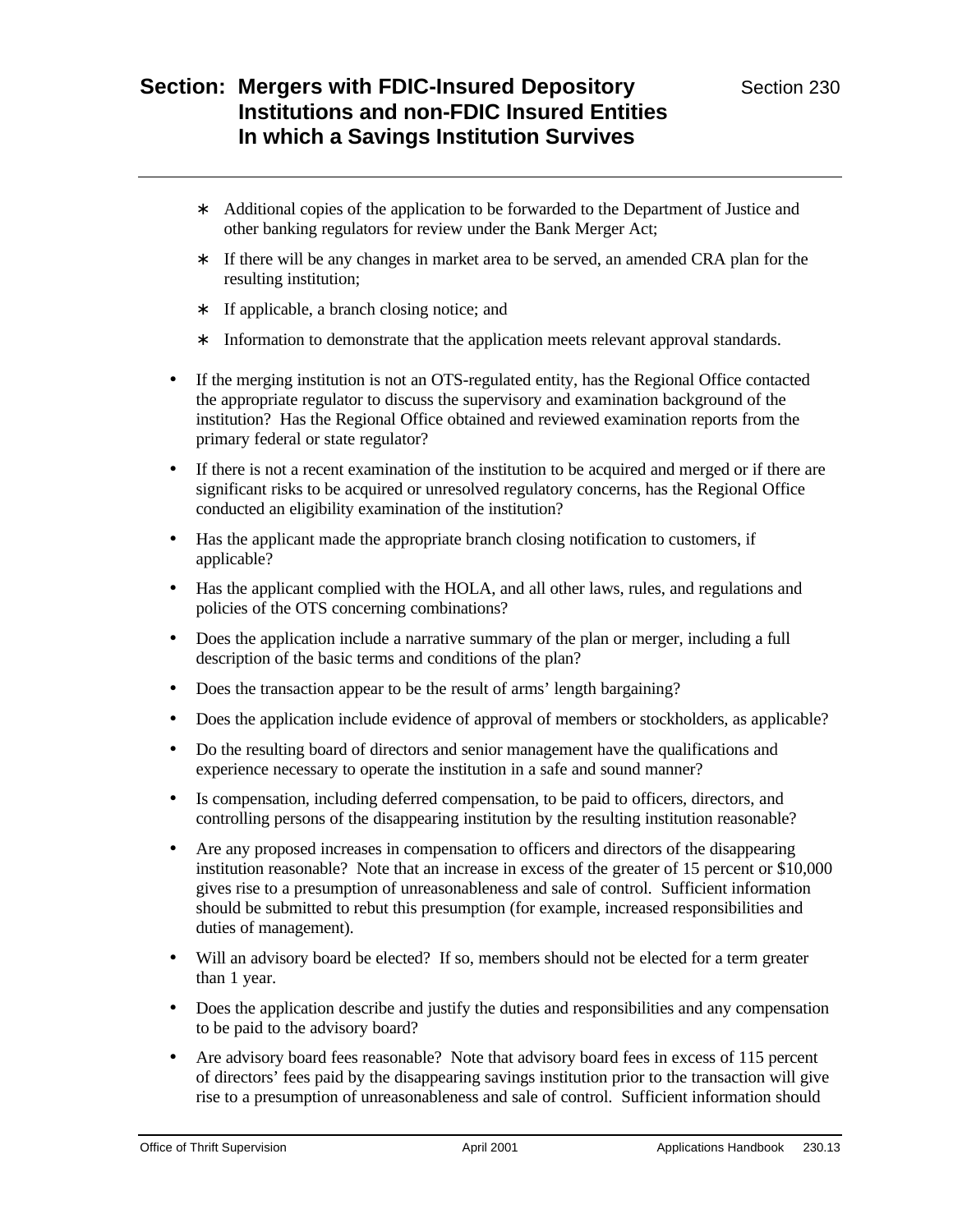be provided to rebut this presumption (for example, increased responsibilities and duties of the directors).

- Do proposed employment agreements comply with the requirements of 12 C.F.R. § 563.39 and RB 27-a?
- Will the balance sheet and business strategy of the merged institution comply with the lending and investment limitations of Section 5(c) of HOLA and 12 C.F.R. Part 560?
- Has the applicant provided financial projections for the combined institution that are reasonable and well supported?
- Is the transaction consistent with the applicant's business objectives?
- Has the applicant provided for appropriate management and policies for any significant new activities or risks to be assumed?
- How does the transaction change the institution's risk profile?
- Will future operations be profitable?
- Does the application provide information concerning the accounting and tax treatment of the transaction?
- Is the resulting institution's establishment or operation of additional branches consistent with OTS's branching policy statement (12 C.F.R. § 556.5) and Section 5(r) of HOLA?
- Are the fees to be paid for any professional services in connection with the transaction fair?
- Do the financial projections demonstrate compliance with OTS capital requirements?
- Is capital adequate based on the proposed business philosophy of the resulting institution?
- If a capital distribution is proposed in connection with a combination, can the distribution be paid under 12 C.F.R. § 563.141(c)?
- Does the applicant indicate that QTL compliance will be maintained?
- Does the resulting institution have a satisfactory history of compliance with the CRA and a reasonable plan to meet its obligations under the CRA in the future?
- If the transaction will result in any lessening of competition in any section of the country, are the anticompetitive effects clearly outweighed by the probable effect of the transaction in meeting the convenience and needs of the communities to be served?
- Has OTS received responses from the Department of Justice and the banking regulators regarding the competitive factors involved in the transaction?
- Will the resulting savings institution meet the identified convenience and needs in the target market, including the low- and moderate-income needs?
- Will the resulting institution continue to provide credit for housing consistent with safe and sound banking principles?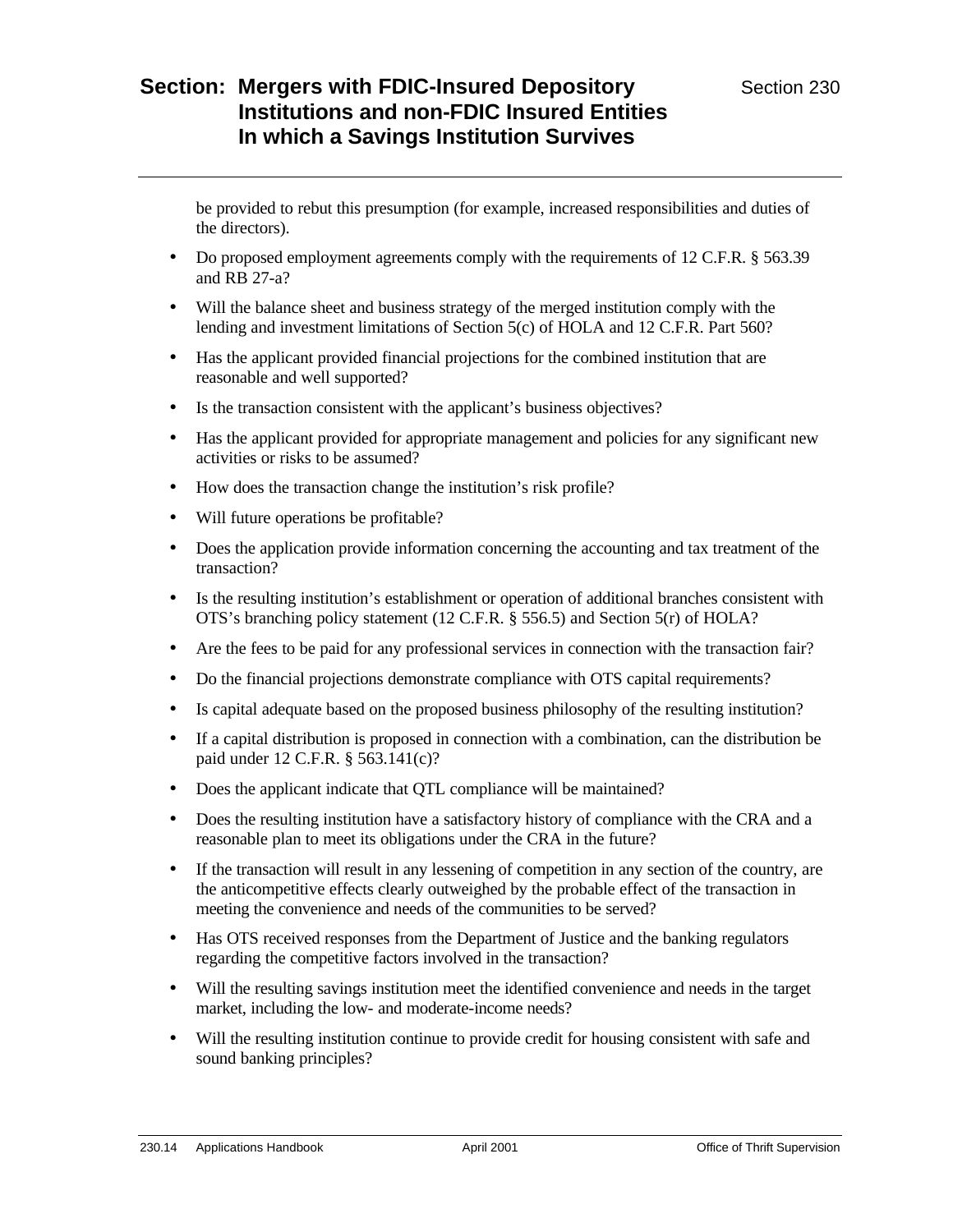#### **Conditions**

Generally, the following conditions will be imposed on any approval for a savings institution to combine with an FDIC-insured or a non-FDIC insured depository institution.

- The Savings Bank must receive all required regulatory approvals for the proposed transaction and submit copies of all such approvals to the Regional Director prior to consummation of the proposed transaction;
- The proposed transaction must be consummated no earlier than 15 calendar days (*if subject to BMA*) and no later than 120 calendar days from the date of the approval letter;
- On the business day prior to the date of consummation of the proposed transaction, the chief financial officer of the Savings Bank must certify in writing to the Regional Director that no material adverse events or material adverse changes have occurred with respect to the financial condition or operation of the Savings Bank as disclosed in the application;
- The Savings Bank must advise the Regional Director in writing within five (5) calendar days after the effective date of the proposed transaction: (a) of the effective date of the proposed transaction and (b) that the transaction was consummated in accordance with all applicable laws and regulations, the application, and the approval letter; and
- The Savings Bank shall advise each accountholder whose withdrawable accounts would increase above \$100,000 as a result of the transaction of the effect on their insurance coverage no later than thirty (30) days after the effective date.

OTS may impose certain nonstandard conditions in connection with a merger transaction. All nonstandard conditions of approval must be supported with justification in the recommendation memorandum related to approval of the application. All nonstandard conditions incorporated into the approval letter must be summarized in the National Applications Tracking System for the application. Listed below are examples of frequently imposed nonstandard conditions:

- The institution must comply with the asset investment limitations contained in Section  $5(c)(2)(D)$  of HOLA within 2 years.
- The institution must obtain the written approval of the Regional Director prior to execution or implementation of any employment agreements to be entered into in connection with the transaction.

## **RECORDKEEPING REQUIREMENTS**

OTS is required to consolidate all correspondence related to the processing of the notice or application into a file copy to be sent to a central file. Both the Regional Office and OTS-Washington will maintain a separate file copy for nondelegated filings. The file copy must include a copy of the original filing including all exhibits, all amendments, all internal and external correspondence between interested parties, all documentation associated with the review and analysis of the filing, and all decision, recommendation memorandum, and compliance material. The file copy must be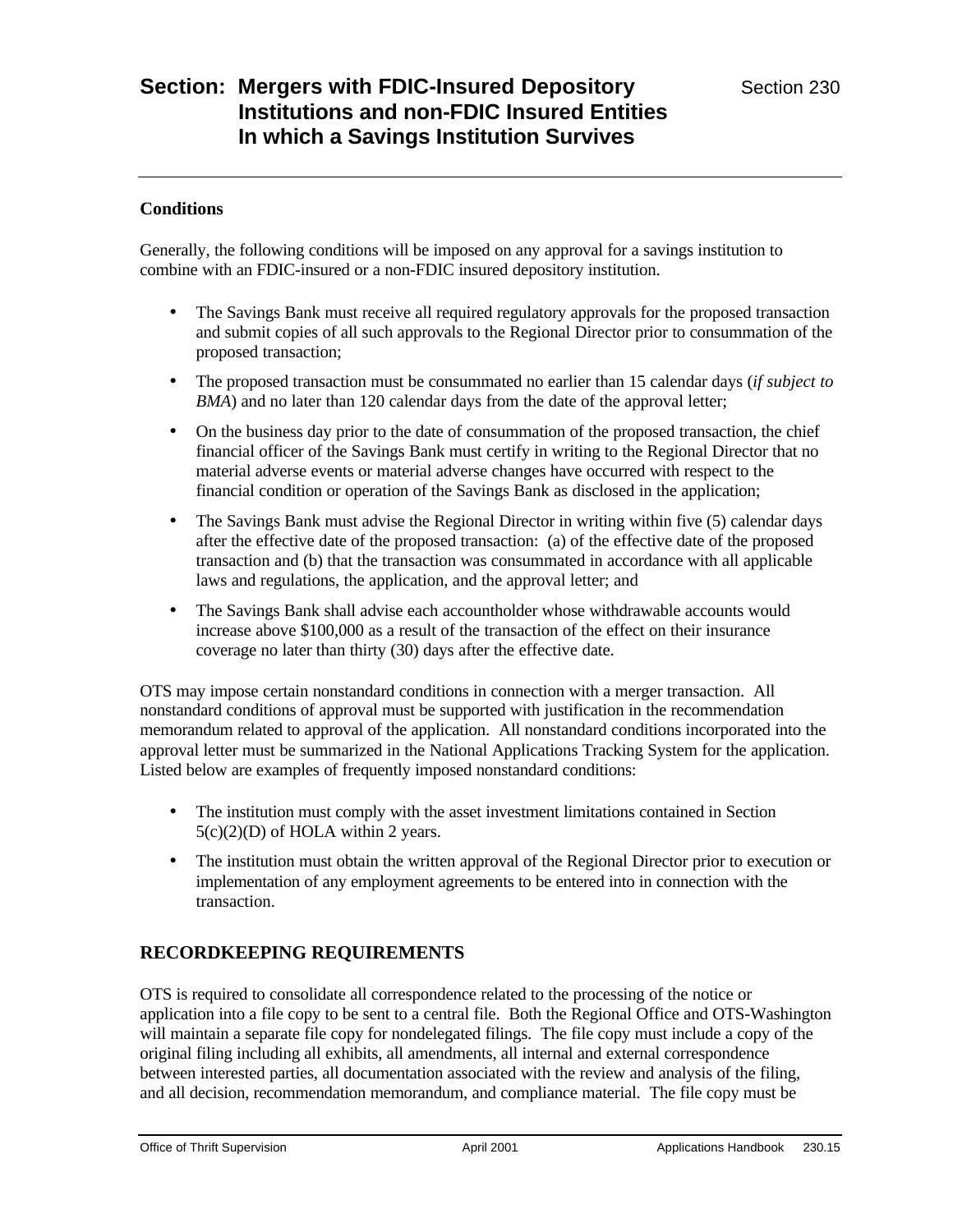organized and separated into public and confidential material, and clearly identified as such. The public and confidential sections must be arranged in chronological order.

### **MONITORING AND CONTROL**

The Regional Office will monitor compliance with any conditions imposed in connection with an application's approval. The applicant must submit evidence of satisfaction of the conditions included in the approval order or letter to the Regional Office within the stated time frames.

The Regional Office should notify the appropriate staff responsible for the supervision and examination of the institution regarding the action taken on an application. In addition, the Regional Office should provide the appropriate staff with copies of the approval order or letter. If an application is approved, the first examination of the institution following the approval should include a review of compliance with all conditions of approval and any changes in operations as a result of the transaction.

A review of the application file should be made after all compliance material is received to ensure that the file is complete. Any deficiencies should be corrected before the file is sent to storage.

OTS-Washington may conduct a post audit review of the application in the Regional Office, including a review of the documentation maintained in the application file.

### **INFORMATION SOURCES**

#### **Statutes**

Section 3(l) FDIA (12 USC § 1813(l)) Section 3(p) FDIC (12 USC § 1813(p)) Section 5(c) HOLA (12 USC § 1464(5)(c)) Sections 5(d)(2) and (3) FDIA (12 USC § 1815) Section 5(r) HOLA (12 USC § 1464(r)) Section 10(m) HOLA (12 USC § 1467a) Section 18(c) FDIA (12 USC § 1828(c)) Section 42 FDIA (12 USC § 1831r-1) 12 USC §§ 2901-2905

### **Regulations**

12 C.F.R. Part 516 12 C.F.R. Part 546 12 C.F.R. § 552.13 12 C.F.R. § 556.5 12 C.F.R. § 563.22 12 C.F.R. § 563.39 12 C.F.R. § 563.141(c)